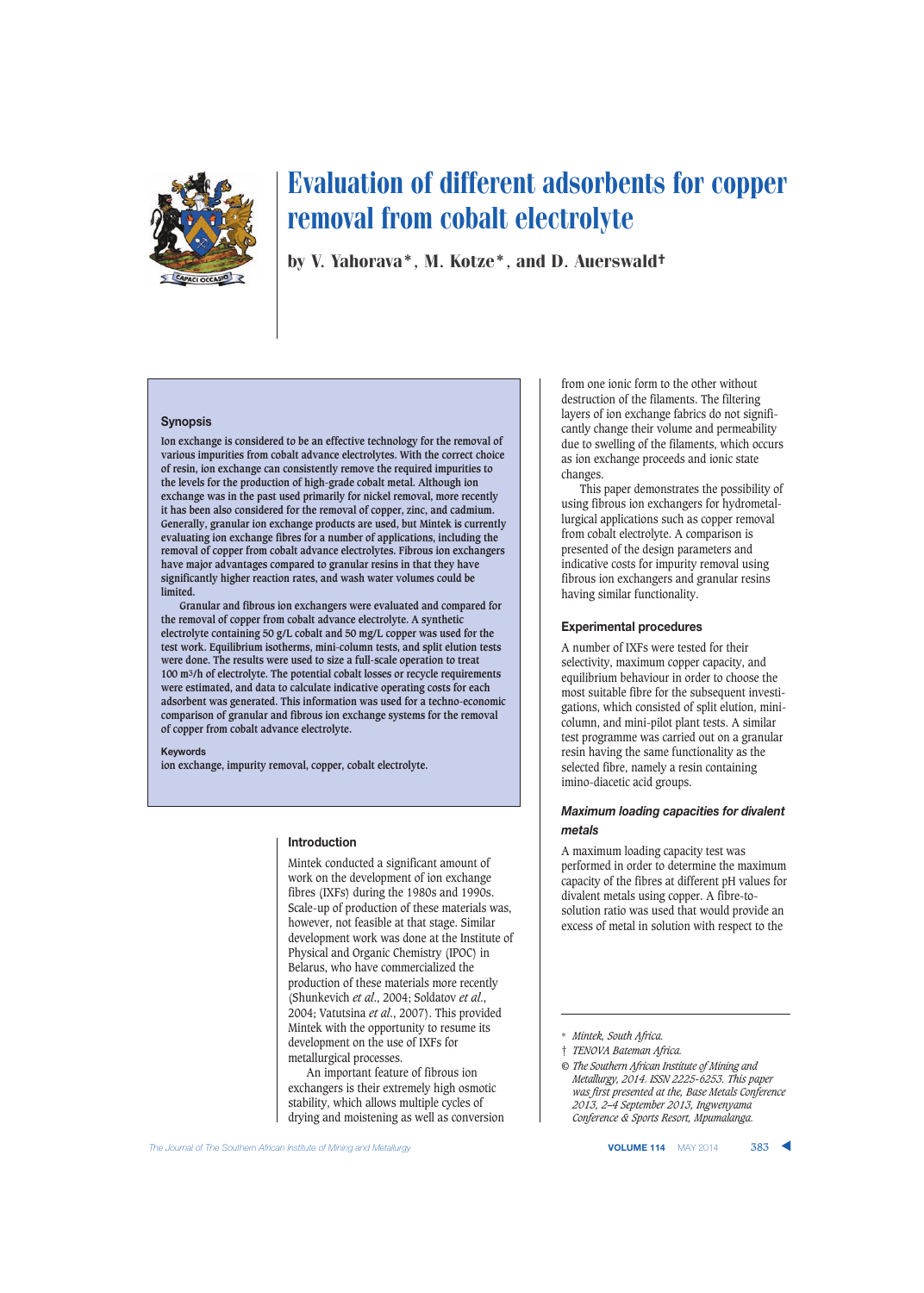amount of fibre used. This was done to ensure that there was adequate copper available, so that there were no equilibrium constraints during the determination of the maximum loading capacity. The tests were done by contacting air-dried fibre (in the H+ form) with the calculated volume of a 1.3 g/L copper feed solution at pH values of 2, 2.5, 3, 3.5, 4, and 4.5. Fibre samples were removed from the solution by filtration after the pH stabilized, washed with water, and stripped with an excess of 2 M HCl solution.

### *'S-curves'*

The effect of pH on the extraction of metals from an equimolar mixture of Cu2+, Mg2+, Mn2+, Ca2+, Ni2+, Zn2+, and Co2+ was determined to evaluate the relative affinity of each material tested for the metals of interest.

The mass of fibre used was sufficient (in capacity) to adsorb all the metals from solution. A feed solution was prepared from metal sulphate salts. One batch test was carried out for each fibre, and samples were taken at pH values of 2, 2.5, 3, 3.5, 4, 4.5, 5, 5.5, 6, 6.5, and 7. The contact period for each batch test was dictated by the time required for the pH to stabilize at the level at which it was controlled. The test was stopped when the pH had been stable for at least 1 hour. A solution sample was taken and the loaded fibre was filtered out of the barren solution. The loaded fibre was washed and stripped by contacting it with 300 mL of 2M HCl solution in a beaker while stirring using a magnetic stirrer for approximately 1 hour.

Similar experiments were done with the resin, but the feed solution did not contain Mn since it started to precipitate (as  $MnO<sub>2</sub>$ ) in the presence of the resin at a pH of 3. The contact period for each pH point was 24 hours. The loaded resin was separated from the solution, washed, and eluted using 10 bed volumes (BVs) of 2 M  $H<sub>2</sub>SO<sub>4</sub>$ .

### *Equilibrium isotherms*

Adsorption equilibrium isotherms were generated for the loading of Cu and Co onto the adsorbents by batch contact of portions of the fibre/resin in the H+ form and synthetic solution (100 mg/L of Cu and 50 g/L of cobalt in a sulphate media) at different fibre to solution volume ratios. The pH values for the individual experiments were controlled at 3, 4, 4.5, and 5 for Fiban X-1 fibre, Lewatit TP 207 resin, Fiban K-3, K-4, and AK-22 (3) fibres respectively.

### *Efficiency of fibres in numerous operational cycles*

The objective of this experiment was to establish the efficiency of selected materials in numerous adsorption/elution cycles. A small column was packed with a fibre sample in the di-sodium form and synthetic solution simulating cobalt electrolyte containing 50 mg/L Cu as impurity was passed through the column to fully load the fibre. After loading, the fibre in the column was washed with excess water prior to elution with sulphuric acid. Eluate samples were analysed for their Co and Cu concentrations. After elution, the fibre was converted back into the di-sodium form for the next adsorption cycle. These adsorption and elution cycles were repeated from 10 to 20 times.

After the last cycle, a portion of the stripped fibre was dried and analysed for any residual copper and cobalt.

### *Mini-column tests*

*Breakthrough tests for TP 207 resin and X-1 fibre*

For the purpose of a techno-economic comparison between the FIBAN X-1 fibre and granular TP 207 resin, mini-column breakthrough tests were conducted employing the conditions presented in Table I.

### *Optimization of fibre column operating parameters*

Adsorption within a packed-bed column is a process in which continuous mass transfer occurs between two phases (the mobile phase containing the solution and the solid phase of the packed bed). The solution concentration in both phases is a function of the contact time and the depth of the adsorption zone. The mass balance of the packed-bed reactor can be described by the Thomas model (Thirunavukkarasu *et al*., 2002):

$$
\frac{C_e}{C_0} = \frac{1}{1 + \exp[\frac{k}{Q}(q_0 m - C_0 V)]}
$$
 [1]

where:

*Ce* is the effluent adsorbate concentration (mg/L)

 $\begin{array}{lll} C_O & \text{the influent adsorbate concentration (mg/L)} \\ k & \text{the Thomas rate constant (L/min mg)} \end{array}$ 

the Thomas rate constant  $(L/min·mg)$ 

*q0* the maximum solid phase concentration of solute (mg/g)

*m* the mass of the adsorbent (g)

*V* the throughput volume (mL)<br>*O* the volumetric flow rate (mL)

the volumetric flow rate (mL/min).

According to the mass balance of a specific packed bed, the determining factors of the mass balance for a given bed depth of the column are the volumetric flow rate and the initial solution concentration. For fibres it was also necessary to check the impact of fibre packing density because while this parameter changes, the filtering layer resistance also varies and this can influence the column efficiency. Therefore, in order to optimize the adsorption process in a packed-bed fibre column, the following parameters were examined and their influence on the column efficiency was estimated:

- ➤ Flow rate, which translated to an increase in the linear velocity for the specific experimental set-up
- Packing density.

| Table I                                      |                |                      |  |  |  |  |  |
|----------------------------------------------|----------------|----------------------|--|--|--|--|--|
| Mini-column test parameters                  |                |                      |  |  |  |  |  |
| Input                                        | Lewatit TP 207 | Fiban X-1            |  |  |  |  |  |
| Material form                                | di-sodium      |                      |  |  |  |  |  |
| Density, g/cm <sup>3</sup> (dry)             | 0.42           | 0.23                 |  |  |  |  |  |
| Absolute dry mass, q                         | 119            | 5                    |  |  |  |  |  |
| Flow rate, mL/h BV/h                         | 100<br>2       | 90<br>$\overline{4}$ |  |  |  |  |  |
| Aspect ratio of resin bed (height: diameter) | 4.1            | 1.8                  |  |  |  |  |  |
| Volume of adsorbent (H+ form), mL            | 50             | 22                   |  |  |  |  |  |
| рH                                           | 4.5            |                      |  |  |  |  |  |
| Cu feed, mg/L                                | 100            |                      |  |  |  |  |  |
| Co feed, g/L                                 | 50             |                      |  |  |  |  |  |

384 MAY 2014 **VOLUME 114** *The Journal of The Southern African Institute of Mining and Metallurgy*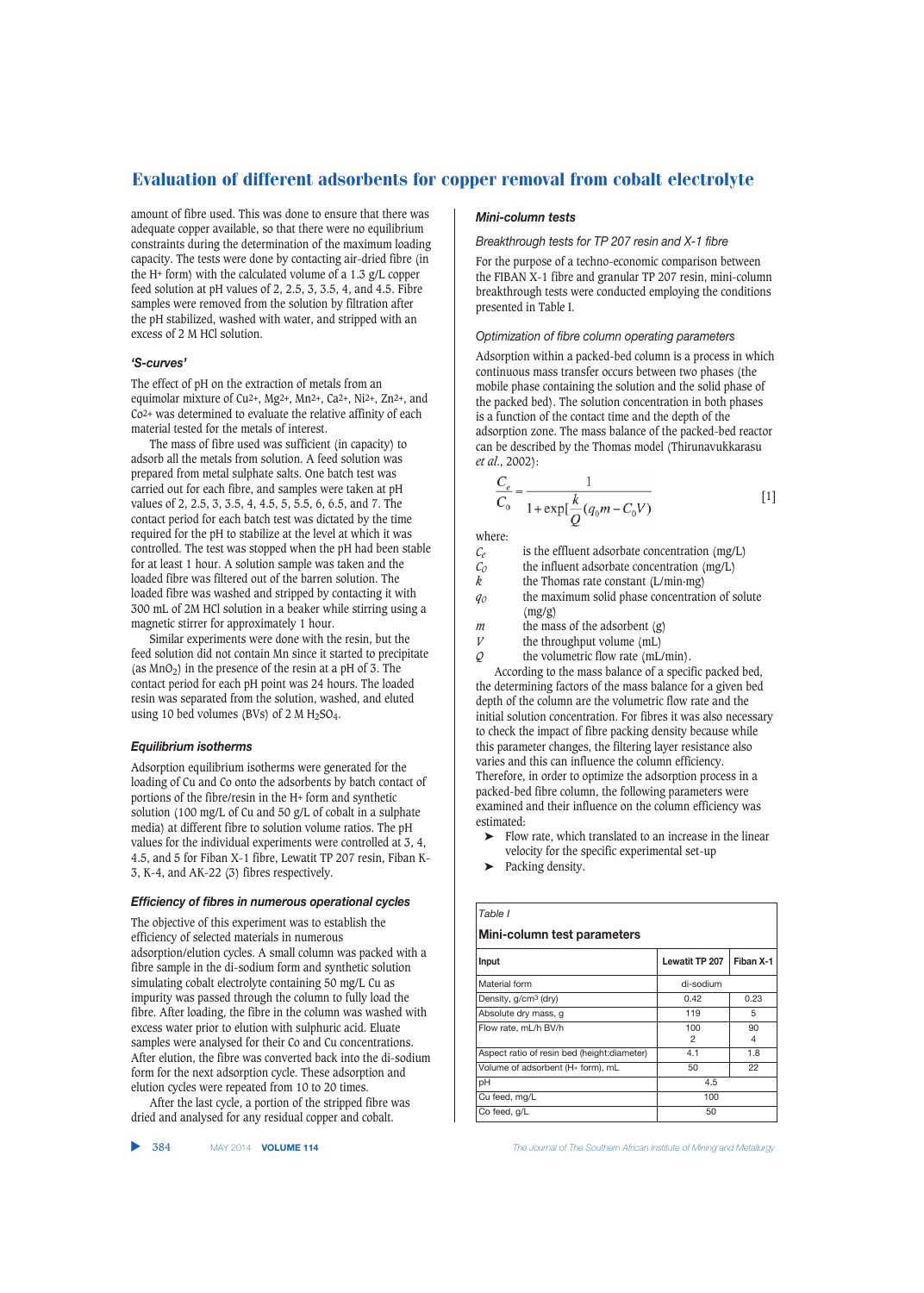While studying the influence of a certain parameter the values of the other parameters were kept constant. For all the tests 4 cm diameter columns were used. The tests were conducted on synthetic solution containing Cu at approximately 50 mg/L and Co at approximately 50 g/L. The feed solution pH was adjusted to a value of approximately 3 by the addition of 1 M NaOH solution. Input parameters for these tests are presented in Table II.

### *Mini-pilot plant*

The operational sequence for a lead-lag-lag configuration of columns is illustrated in Figure 1. Initially, all three columns are in adsorption. Transfer (loaded or lead resin/fibre column leaves adsorption circuit for elution) occurs when the bulk of the mass transfer zone (MTZ) has moved through the lead column (C1) into the lag columns (C2 and C3). The feed is transferred from the lead column (C1) to column C2, which then becomes the lead column. Column C1 is stripped and/or regenerated and returned to the adsorption circuit in the lag (or last) position. The solution is passed downflow through the resin bed, but upflow through the fibre bed. The main parameters of the process employing the fibre are presented in Table III.

- The entire operation could be divided into three parts:
- (1) Conversion of stripped fibre into the di-sodium form. The dry X-1 staple was packed into the columns. Regenerant (2 BVs of 1 M NaOH) was passed through the column at a flow rate of 10 BV/h (to convert fibre to the di-sodium form), followed by 1 L of wash water (upflow) to remove entrained base.
- (2) Adsorption. Feed solution was passed through the adsorption column in an upflow direction. Once the fibre bed was filled with solution, the piston was pushed down to adjust the packing density to that required for the specific test (a sketch of the adsorption column with fibrous ion exchanger is presented in Figure 2). Solution was passed through at a flow rate of 4 L/h. Solution samples were taken

| Table II                                                                           |                                      |                                 |                               |                                 |                               |                                 |
|------------------------------------------------------------------------------------|--------------------------------------|---------------------------------|-------------------------------|---------------------------------|-------------------------------|---------------------------------|
| Input parameters for optimization of the fibre column<br>operation                 |                                      |                                 |                               |                                 |                               |                                 |
| <b>Material</b>                                                                    |                                      |                                 | Fiban X-1                     |                                 |                               |                                 |
| <b>Fibre form</b>                                                                  |                                      |                                 | Di-sodium                     |                                 |                               |                                 |
| Parameter to be optimized                                                          | Solution flow rate                   |                                 |                               |                                 |                               |                                 |
| Flow rate<br>Fibre volume<br>Mass of absolute dry fibre,<br>Packing density<br>H/D | BV/h<br>ml<br>g<br>g/cm <sup>3</sup> | 11<br>95<br>26.6<br>0.28<br>2   | 16<br>95<br>25.7<br>0.27<br>2 | 22<br>95<br>25.7<br>0.27<br>2   | 34<br>95<br>25.7<br>0.27<br>2 | 44<br>95<br>25.7<br>0.27<br>2   |
| Parameter to be optimized                                                          |                                      |                                 | Packing density*              |                                 |                               |                                 |
| Packing density<br>Flow rate<br>Fibre volume<br>Mass of absolute dry fibre,<br>H/D | q/cm <sup>3</sup><br>BV/h<br>ml<br>g | 0.37<br>24<br>88<br>32.3<br>1.8 |                               | 0.43<br>24<br>63<br>25.7<br>1.3 |                               | 0.53<br>26<br>60<br>32.1<br>1.2 |

\*Fibre with different capacity was used

The Journal of The Southern African Institute of Mining and Metallurgy **VOLUME 114** MAY 2014 **385** 

from the first and last columns every 15 minutes. The first column was removed from the adsorption circuit to be eluted once the barren had reached 80% breakthrough, and the second column was transferred to the lead position.

Elution. Air was pumped through the column to remove entrained solution from the fibre, then 200 mL of 0.2 M  $H_2$ SO<sub>4</sub> was passed downflow through the column at 14.2 mL/min (10 BV/h) to elute any Co loaded onto the fibre. After Co elution, 100 mL of 1 M H2SO4 was passed downflow through the fibre column at 14.2 mL/min (10 BV/h) to elute any remaining metals loaded on to the fibre. The stripped fibre was washed with 500 mL of water (upflow,



**Figure 1—Illustration of the operating sequence of a lead-lag-lag ion exchange circuit**

| Table III                                |                   |     |  |  |  |
|------------------------------------------|-------------------|-----|--|--|--|
| Parameters for fiber mini-pilot campaign |                   |     |  |  |  |
| Feed flow rate                           | 1/h               | 4   |  |  |  |
| Cu loading                               | g/kg              | 25  |  |  |  |
| Packing density                          | g/cm <sup>3</sup> | 0.4 |  |  |  |
| Cu feed                                  | mq/L              | 50  |  |  |  |
| Number of columns                        | #                 | 3   |  |  |  |
| Fibre volume per column                  | mL                | 83  |  |  |  |
| Mass fibre per column                    | g                 | 33  |  |  |  |



**Figure 2—Ion exchange fibre column for adsorption**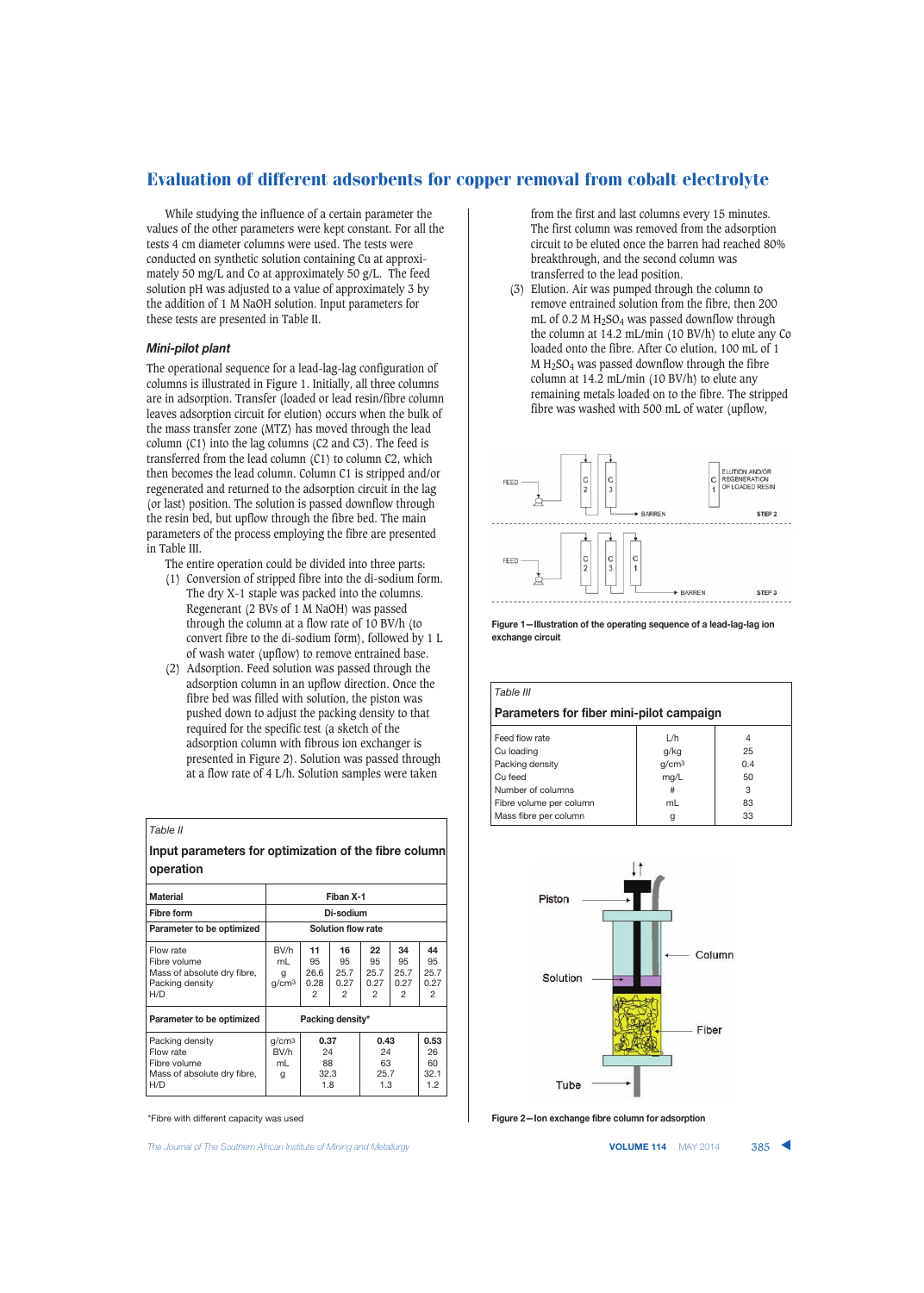50 mL/min) after elution. The piston compressing the fibre was lifted up and 200 L of 1 M NaOH was passed upflow through the column at 20 mL/min (the colour of the fibre became bright orange) to convert the fibre to the di-sodium form. The converted fibre was washed with 1 L of water to remove entrained NaOH (upflow, 67 mL/min). The entire elution and regeneration procedures of the fibre took 1 hour. The column was returned to the system as the lag column in the third position, as shown in Figure 1. The fibre was compressed until the required volume was attained only after it was filled with solution. This was necessary because the fibre swelled in the base form and the resistance of the fibrous layer was high enough to block the solution flow through the column.

### **Results and discussion**

### *Characteristics of materials tested*

Four fibrous ion exchange materials (FIBAN®) were tested in comparison with a conventional granular ion exchanger. The imino-diacetic acid resin tested, Lewatit TP207, is a product from Lanxess. Functional groups and backbone structures of these materials are presented in Figure 3.

Although FIBAN® K-3 and K-4 have the same carboxylic functionality, their matrices are different. FIBAN® K-3 was synthesized from a polyacrylonitrile (PAN) backbone, while K-4 is a product of radiation grafting of acrylic acid to a polypropylene (PP) backbone (Shunkevich *et al*., 2004). Generally, the difference in matrices of ion exchangers has an impact on their physical properties, and not their chemical properties. The main distinctive feature of the fibres synthesized on the PAN backbone is possible hydrolysis of the nitrile groups of the matrix over a period of time, resulting in the formation of additional carboxylic acid groups (Soldatov *et al*., 2004; Vatutsina *et al*., 2007).

### *Maximum copper loading capacities*

Maximum copper loading capacities as a function of pH for the various fibres indicated that the fibres function optimally at relatively high pH values. However, Cu could start precipitating at pH 5, so the maximum Cu loadings were done at pH 4.5. The results for the maximum copper loading capacities for the various fibres and the TP 207 resin tested are presented in Table IV.

Loading capacities found experimentally were somewhat lower than the metal loading capacities that would have been predicted from the theoretical exchange capacities. This suggests that not all the functional groups within the structure of the fibres and the resin are available for the extraction of copper at lower pH values. Fiban AK-22(3) showed a higher capacity than was expected, which presumably was caused by complexation of copper by the polyamine groups on the fibre.

### *pH vs extraction isotherms*

The 'S-curves' (pH vs extraction) were constructed under conditions whereby the fibres/resins had sufficient capacity within one batch test in order to adsorb all the metals from solution (i.e. excess fibre/resin and limited metals in solution). The results of 'S-curve' tests can be used to establish the metal selectivity order, and the aim of this test work was to select the fibre that would provide the best copper selectivity over cobalt. The metal loading capacities increased with pH, and the S-curves achieved for Fiban X-1 are presented in Figure 4 as an example.

Results indicated that TP 207 and Fiban X-1would appear to function optimally at about pH 3 for Cu removal from Co electrolyte. The other fibres generally would require somewhat higher pH values. The order of selectivity for the various fibres and TP 207 were determined as follows:



**Figure 3—Chemical structures of materials tested**

| Table IV                                 |                                      |                                        |                            |  |  |  |
|------------------------------------------|--------------------------------------|----------------------------------------|----------------------------|--|--|--|
| Copper maximum loading capacity (pH 4.5) |                                      |                                        |                            |  |  |  |
| Adsorbent                                | Maximum theoretical capacity, meg/g* | Theoretical Cu maximum loading, mmol/g | Cu maximum loading, mmol/g |  |  |  |
| Fiban AK- 22(3)                          | 1.0                                  | 0.5                                    | 1.3                        |  |  |  |
| Fiban K-3                                | 5.4                                  | 2.7                                    | 1.9                        |  |  |  |
| Fiban K-4                                | 5.0                                  | 2.5                                    | 2.0                        |  |  |  |
| Fiban X-1**                              | 3.7                                  | 1.9                                    | 1.8                        |  |  |  |
| Lewatit TP207                            | 5.2                                  | 2.62                                   | 2.57                       |  |  |  |

\*Based on content of –COOH groups

\*\*In some tests X-1 with 3.2 meq/g maximum theoretical capacity was used, namely, for the mini-pilot plant, re-usability testing and design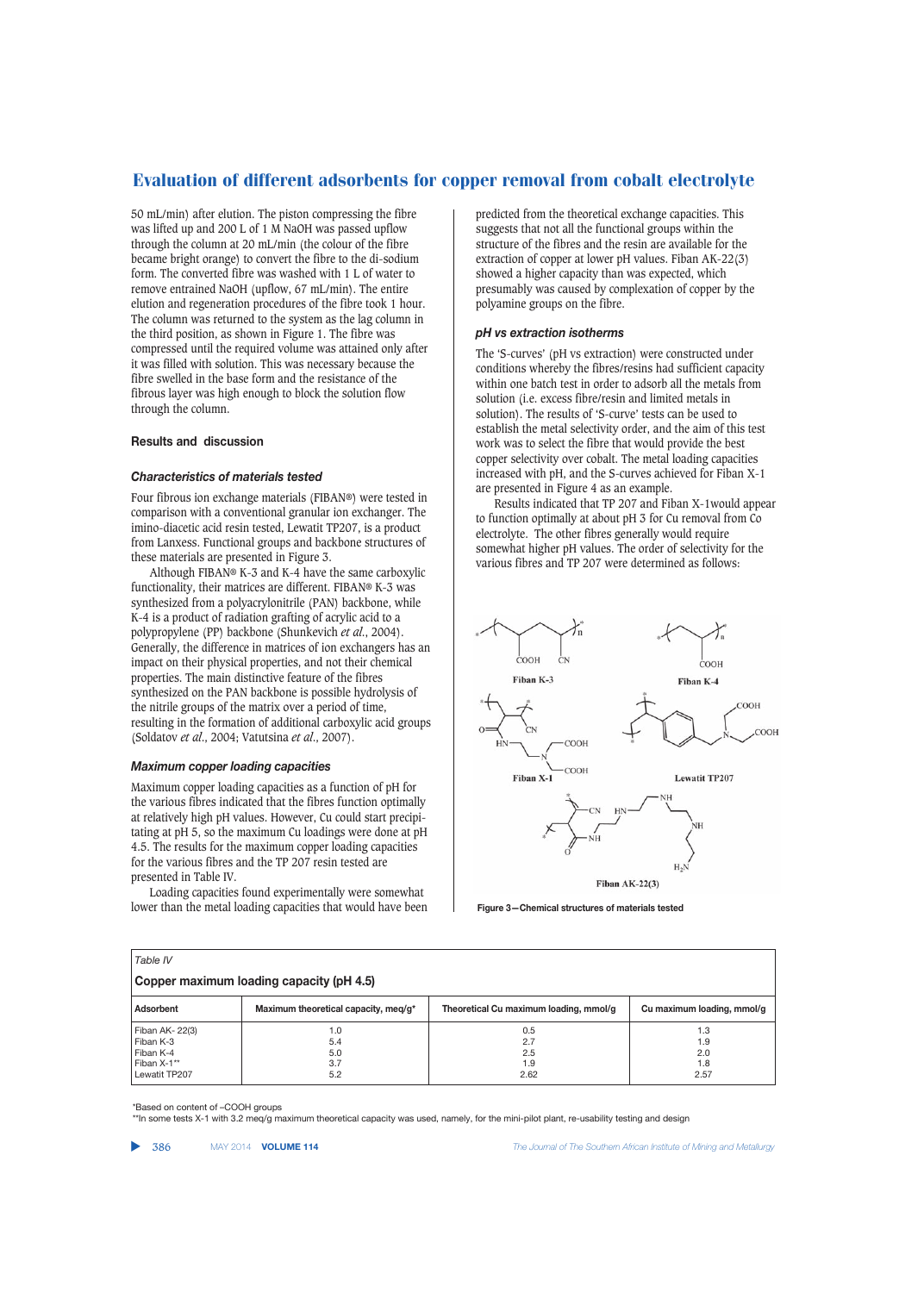

**Figure 4—Extraction versus pH for Fiban X-1**

| Fiban X-1:                                    | $Cu > Ni > Zn$ $Co > Mn > Ca > Mg$ |  |  |
|-----------------------------------------------|------------------------------------|--|--|
| Fiban K-3:                                    | $Cu > Zn > Mn$ Ni $Co > Ca > Mg$   |  |  |
| Fiban K-4:                                    | $Cu > Zn > Ni$ Co Ca > Mn > Mg     |  |  |
| Fiban AK-22(3): $Cu > Ni > Co$ Zn > Mg Mn Ca  |                                    |  |  |
| Lewatit TP 207: $Cu > Ni > Zn > Co > Ca > Mg$ |                                    |  |  |

The selectivity orders observed for Lewatit TP 207 and fibre Fiban X-1 were similar, which could be expected due to the similarity of their functional groups (Figure 3).

### *Equilibrium isotherms*

Equilibrium isotherms were constructed using synthetic cobalt electrolyte solution containing 100 mg/L Cu. The pH values for the individual experiments were controlled at 3, 4, 4.5, and 5 for Fiban X-1 and TP 207, K-3, K-4, and AK-22 (3) respectively. Results are presented in Figure 5.

The Langmuir equilibrium model (Soldatov *et al.*, 2004) was fitted to the equilibrium data obtained and selectivity coefficients were calculated. The main results of the equilibrium tests are presented in Table V.

Fiban AK-22(3) provided the highest loading of copper and the lowest co-loading of cobalt, while Fiban X-1, K-3, and K-4 had lower copper loadings and significantly higher Co co-loadings. Unnecessarily high Co co-loadings would generally increase the reagent amounts required to load and strip the fibre, and might cause a higher Co loss.

Langmuir parameters indicate that the resin had a higher maximum copper loading (the value of parameter *a* characterizes the saturation adsorption capacity). The highest affinity between the ion exchanger and copper was shown by AK-22(3) ( $b = 0.38$  L/mg).

Based on these results the various adsorbents tested could be arranged in the following order with regard to their selectivity for copper over cobalt:

Fiban AK-22(3) > Fiban X-1 > Lewatit TP207 > Fiban K-4  $>$  Fiban K-3

Fibres with a selectivity for copper over cobalt higher than that of the Lewatit TP 207 resin were chosen for further test work.

#### *Re-usability of Fiban X-1 and AK-22(3)*

Fiban AK-22(3) was noticed to change colour from white to pinkish, which indicated the possibility of cobalt poisoning of the fibre. Following this observation, Fiban X-1 and AK-

**The Journal of The Southern African Institute of Mining and Metallurgy <b>VOLUME 114 VOLUME 114 WAY 2014 387** 

22(3) were selected and subjected to numerous cycles of adsorption/elution to establish if any poisoning was evident.

The results of loading and elution cycles of Fiban X-1 and AK-22(3) are presented in Figures 6 and 7 respectively. Analysis of residual Cu/Co at termination of the tests is listed in Table VI.

Results indicate that Fiban AK-22(3) was poisoned with cobalt and completely lost its capacity within only 10 cycles of adsorption and elution. Hence, this material was excluded from further test work.

Fiban X-1 retained its selectivity and capacity over 20 cycles of adsorption and desorption (on average 0.82 mmol/g of divalent metals was loaded with only 4% variation in the



**Figure 5—Copper adsorption equilibrium isotherms**

| Table V                                      |                      |                    |                    |                    |                    |                     |
|----------------------------------------------|----------------------|--------------------|--------------------|--------------------|--------------------|---------------------|
| Main results of adsorption equilibrium tests |                      |                    |                    |                    |                    |                     |
| <b>Materials</b>                             |                      | $X-1$              | $K-3$              | $K-4$              | $AK-22(3)$         | <b>TP 207</b>       |
| Langmuir                                     | a<br>h<br><b>RSQ</b> | 26<br>0.04<br>0.99 | 47<br>0.01<br>0.98 | 39<br>0.01<br>0.98 | 32<br>0.38<br>0.92 | 164<br>0.01<br>0.95 |
| Maximum copper loadings<br>Cobalt co-loading | mg/g                 | 20<br>10           | 24<br>72           | 21<br>55           | 31<br>13           | 97<br>82            |
| Selectivity Cu/Co*                           |                      | 1000               | 175                | 197                | 1304               | 591                 |

where

*Curesin, Coresin* - metal loaded onto the material; mg/g *Cubarren, Cobarren* – metal concentration in solution, mg/L.



**Figure 6—Cobalt and copper loading of FIBAN X-1 over 20 adsorption/elution cycles based on elution data**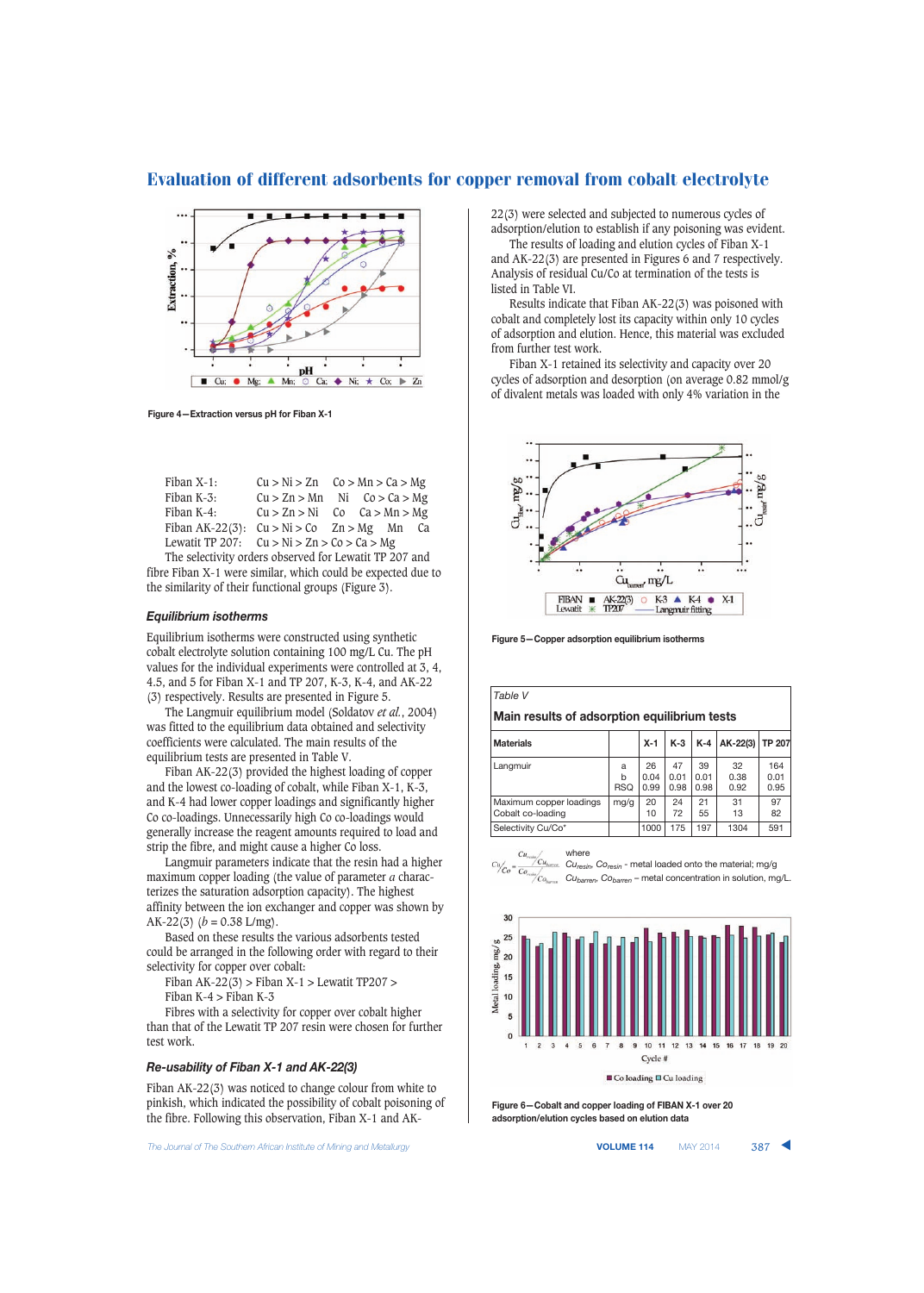

**Figure 7—Cobalt and copper loading of FIBAN AK-22(3) over 10 adsorption/elution cycles based on elution data**

| Table VI                                |                |                  |  |  |
|-----------------------------------------|----------------|------------------|--|--|
| Co/Cu content in Fiban X-1 and AK-22(3) |                |                  |  |  |
| <b>FIBAN®</b>                           | Co, %          | Cu, %            |  |  |
| $X-1$<br>$AK-22(3)$                     | < 0.05<br>2.26 | < 0.05<br>< 0.05 |  |  |

loading capacity, average selectivity coefficient obtained was 996), and no residual copper/cobalt was found in the fibre after the final stripping cycle, as shown in Table VI.

### *Mini-column tests*

### *Comparison of breakthrough curves for TP 207 resin and X-1 fibre*

Mini-column breakthrough tests were done to allow a technoeconomic comparison between FIBAN X-1 fibre and the granular TP 207 resin. Synthetic solution containing 100 mg/L Cu and 50 g/L Co at pH 4.5 was passed downflow through the column containing fibre/resin at a flow rate of 2 BV/h. Results obtained are presented in Table VII and Figure 8.

Results indicated that the fibrous ion exchanger had a considerably shorter mass transfer zone compared to the resin, which would reduce the size of the plant significantly. It also had a higher selectivity coefficient for Cu over Co, which should result in lower operating costs.

### *Influence of column parameters on performance*

Column parameters, including flow rate, packing density, and aspect ratio, were varied in order to optimize the design parameters for the fibre ion exchange column.

Fiban X-1 loading efficiency was tested at five different flow rates, and three different packing densities or aspect ratios. Results are depicted in Figure 9.

An increase in the linear flow rate increased the height of the MTZ, but decreased its residence time and therefore decreases the service time of the bed. However, the total

▲

#### *Table VII*

### **Mini-column breakthrough results**

|                         | TP 207 resin | Fiban X-1 fibre  |
|-------------------------|--------------|------------------|
| Cu loading, g/kg        | 97           | 35               |
| Co loading, g/kg        | 82           | 28               |
| Selectivity for Cu/Co   | 588          | 638              |
| Flowrate, BV/h          | 2a           | 4.7 <sub>b</sub> |
| Linear velocity, mm/sec | 0.057        | 0.051            |
| Height of MTZ, cm       | 8.2          | 2.8              |

a Resin volume was measured via tapped wet-volume method b Fibre volume was controlled by pressing with a piston and could be varied depending on desired packing density



**Figure 8—Copper breakthrough curves for TP 207 and Fiban X-1**



**Figure 9—Influence of the column parameters on bed volumes that can be treated for 1% Cu breakthrough: (a) flow rate at 0.27 g/cm3 fibre density; (b) packing density at 24 BV/h flow rate**

388 MAY 2014 **VOLUME 114** *The Journal of The Southern African Institute of Mining and Metallurgy*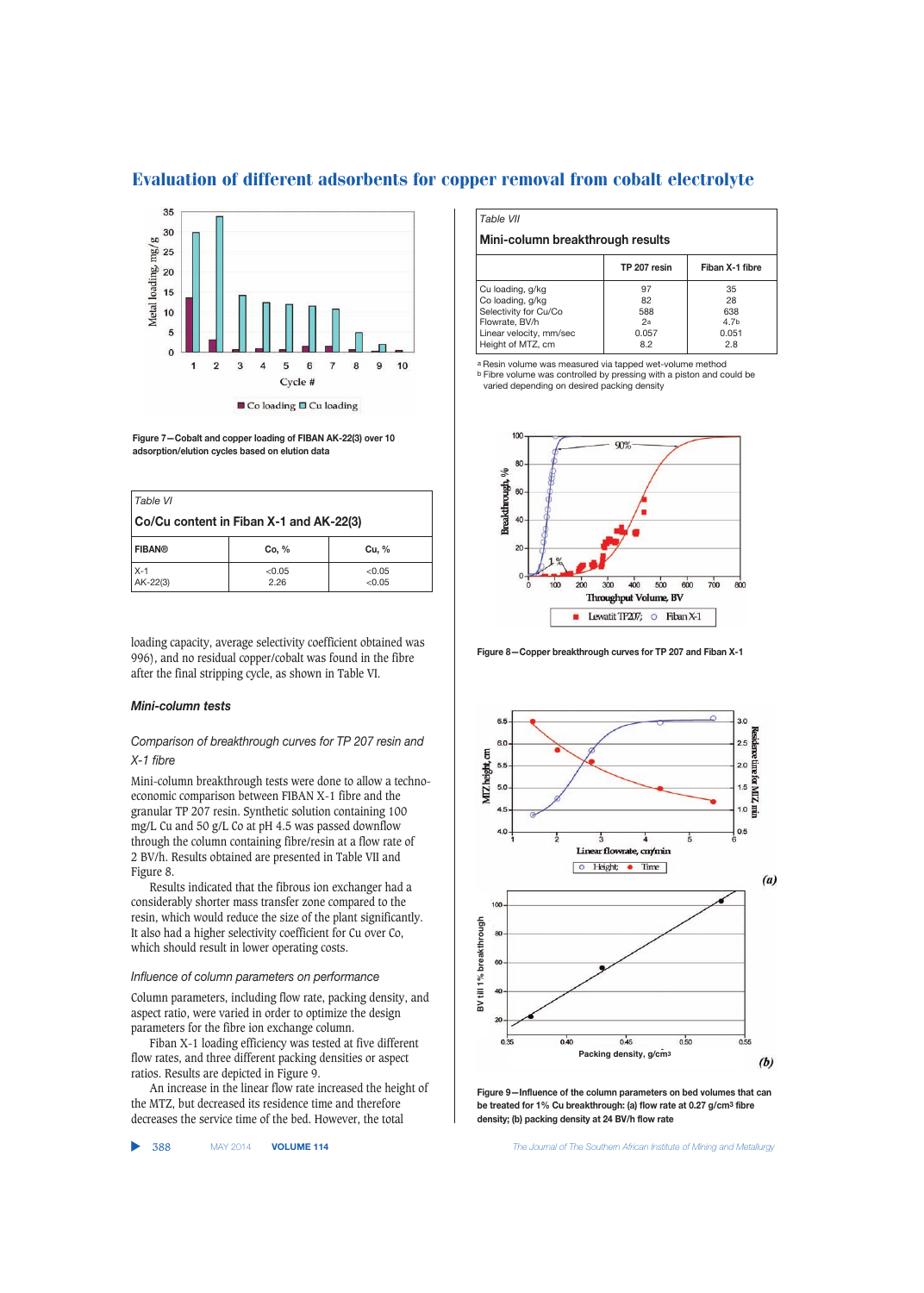loading capacity of the fibre bed was constant (20 mg/g of Cu, 8 mg/g of Co). The choice of the optimum flow rate would then be dictated by design requirements.

Increasing of fibre packing density leads to an increase in the hydrodynamic resistance of the filtering layer to solution flow. At a packing density >0.4 g/cm3 a problem with the filtering layer resistance was observed. After conversion of the fibre into the basic form the fibre swells and blocks the free flow of solution at a high packing density. This is typical for carboxylic ion exchange fibres. Thus, the optimum packing density (taking into account the need to convert the fibre into basic form during current tests) was 0.4 g/cm3 for the laboratory equipment.

The following conclusions were drawn based on the results obtained during these tests where the parameters were varied:

- The influence of flow rate on fibre efficiency was described by exponential decay with variation of residence time for the mass transfer zone from 1.2 to 3 minutes
- ➤ The optimum packing density, where the pressure drop was reasonable, was 0.4 g/L. However, it was necessary to maintain a lower packing density during conversion of the stripped fibre into the basic form, rinsing of excess NaOH, and the initial adsorption phase. This was required as the resistance of the fibre bed hampered solution flow under these conditions. The fibre should be pressed to a higher density only after adsorption has started.

### *Mini pilot-plant campaign results*

The results of the countercurrent process are presented in Figure 10 and Table VIII. A lead-lag-lag fixed bed arrangement was used. Synthetic solution containing 50 mg/L Cu and 50 g/L Co at pH 3 was passed through the system at 4 L/h flow rate (total mass of absolute dry fibre was 94.5 g, total volume per 3 columns was around 240 mL).

As can be seen from the graph at the bottom of Figure 10, no copper breakthrough (> 0.5 mg/L in effluent stream) after the last column was observed during the mini-pilot plant tests. Ten transfers (of the lead columns) were done.

The average cobalt loss per column with respect to the delta between cobalt advance and spent electrolytes was 0.14±0.05 %. This could probably be lowered during optimization of the technique to selectively strip co-loaded Co prior to Cu stripping,, to achieve the levels that were obtained during the mini-column test work.

### *Comparison between fibre and resin plant designs*

Based on the results of the mini pilot-plant campaign, and equilibrium and mini-column tests, the plant sizing, reagent consumption, and Co recycle/loss for TP207 resin and fibre Fiban X-1 were compared in order to establish the advantages or disadvantages of fibrous ion exchanger for hydrometallurgical applications. The results of calculations for plants using resin or fibre are presented in Table IX.

In spite of the fact that the loading capacity of TP207 for copper is double that of the fibre, the use of Fiban X-1 has advantages compared with the resin:

The Journal of The Southern African Institute of Mining and Metallurgy **VOLUME 114 VOLUME 114** MAY 2014 **389** 

- Somewhat better selectivity for copper over cobalt
- ➤ Shorter mass transfer height allows an increase in the productivity of the adsorbent
- ➤ It would allow a decrease in the total volume of fibre used per column; faster fibre regeneration also allows a decrease in fibre volume per column
- ➤ The total volume of the plant can be reduced by more than 90% using fibre, reducing the costs of the adsorbent as well as CAPEX
- Backwash might not be necessary
- ➤ Cobalt losses per annum are around 50% less for the fibre plant
- Various shapes and sizes of columns can be used.

### *CAPEX requirements*

The data presented in Table IX was used to size an ion exchange plant using either TP207 resin or the Fiban X-1 fibre as the adsorbent. An 'order-of-magnitude' mechanical equipment cost was then calculated for each scenario.

The lower volume of fibre required results in considerably smaller columns, while the shorter cycle time reduces the volumes of all related tankage. The result is that the mechanical equipment cost required for the fibre plant is about 25% of that required for a resin-based plant. Adsorbent cost can generally form a significant portion of the total capital cost of an ion exchange plant, especially where chelating resins such as the iminodiacetic acid resins are used. Because the adsorbent volume/mass is far lower for the fibre plant, further savings will be achieved in the cost of the 'first fill'.



**Figure 10—Cu adsorption profiles (lead-lag-lag system)**

*Table VIII* **Mini pilot-campaign results** Average height of MTZ cm 5<br>Average cobalt loss per column 96 0.14+0.05 Average cobalt loss per column Average copper loading and mg/g and 24